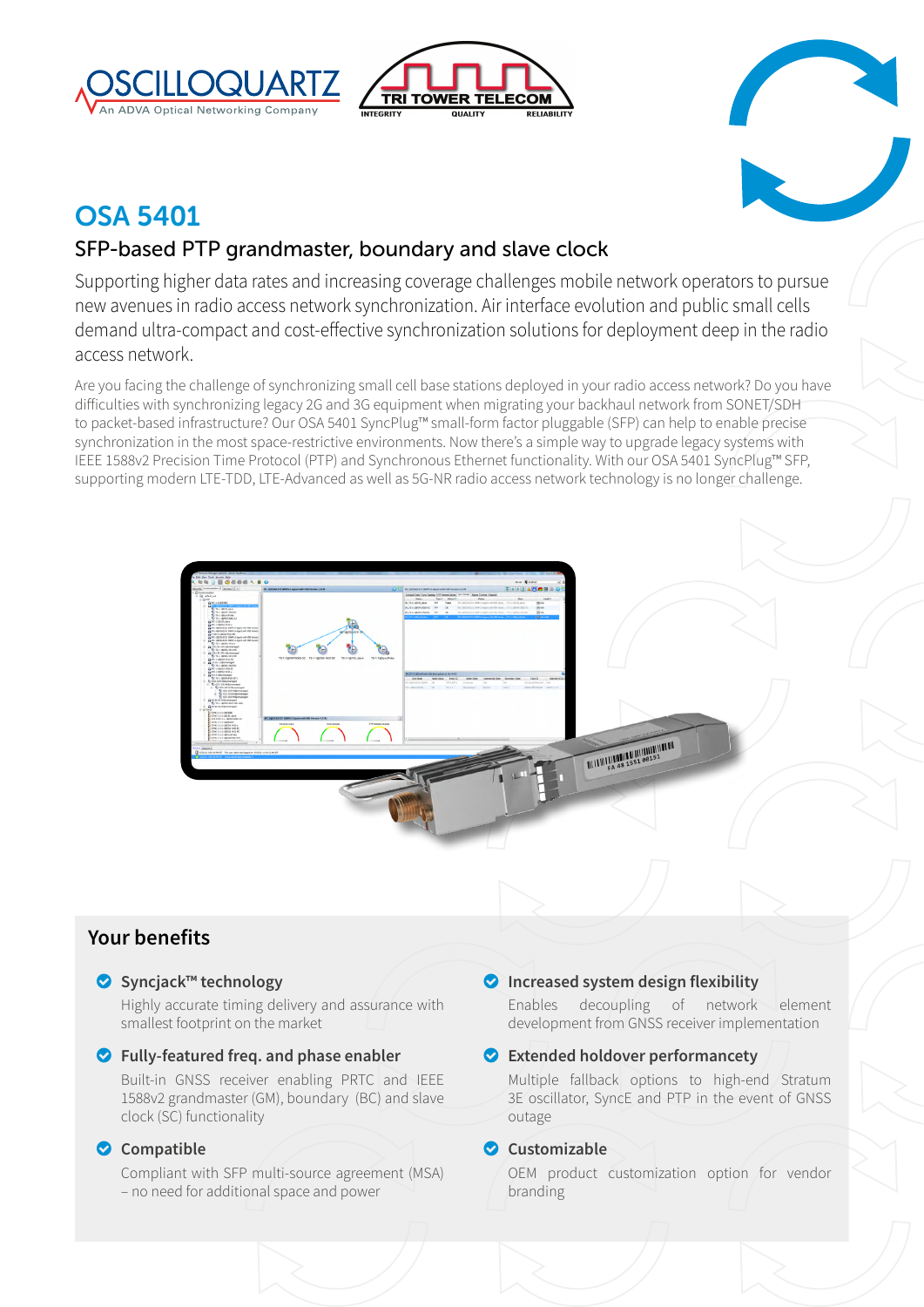# **High-level specifications**

# **OSA 5401 SyncPlug™**

- Small form-factor pluggable SFP
- Integrated GM, BC, SC and GNSS receiver
- Robust design
- Add-on plugs into hosting device

# **Timing accuracy**

- +/-100nsec from UTC
- y G.8272 /G.8273.1 compliant PRTC
- y G.811 compliant PRC
- y G.8262 /G.8264 Sync-E

#### **SFP form factor**

- Power consumption < 1.5W
- Extended operating temperature range
- MSA compliant
- Zero footprint

# **PTP functionalities**

- Configurable as GM, BC, slave clock and APTS
- GM supported profiles: − IEEE 1588 2008 L3/L2, − ITU-T 8265.1 / 8275.1 / 8275.2
- PTP over L2 and over IPv4/IPv6 supported simultaneously

# **Management**

- In-band management over IPv4 and IPv6
- Remote and secured CLI-Telnet and SSH
- Separate management and PTP IP address
- Managed by ADVA NMS

# **Built-in GNSS receiver**

- 72-channel multi-GNSS
- Enhanced timing features
- Dual-frequency GNSS
- y GPS, GLONASS, BeiDou

# **Applications in your network**

#### **Ultra-compact and cost-effective synchronization**

- Radio access network synchronization 3G, 4G, 5G femtocells and small cells as well as macro cells
- Cable networks (DOCSIS 3.1) and PON synchronization
- GNSS receiver upgrade for small cells
- Time-as-a-service into data center, financial, health and media networks
- Upgrade of aggregation switches for delivering precise frequency and phase sync via PTP and SyncE
- PTP boundary and slave clock enabler to existing network elements such as switches and microwaves



Product specifications are subject to change without notice or obligation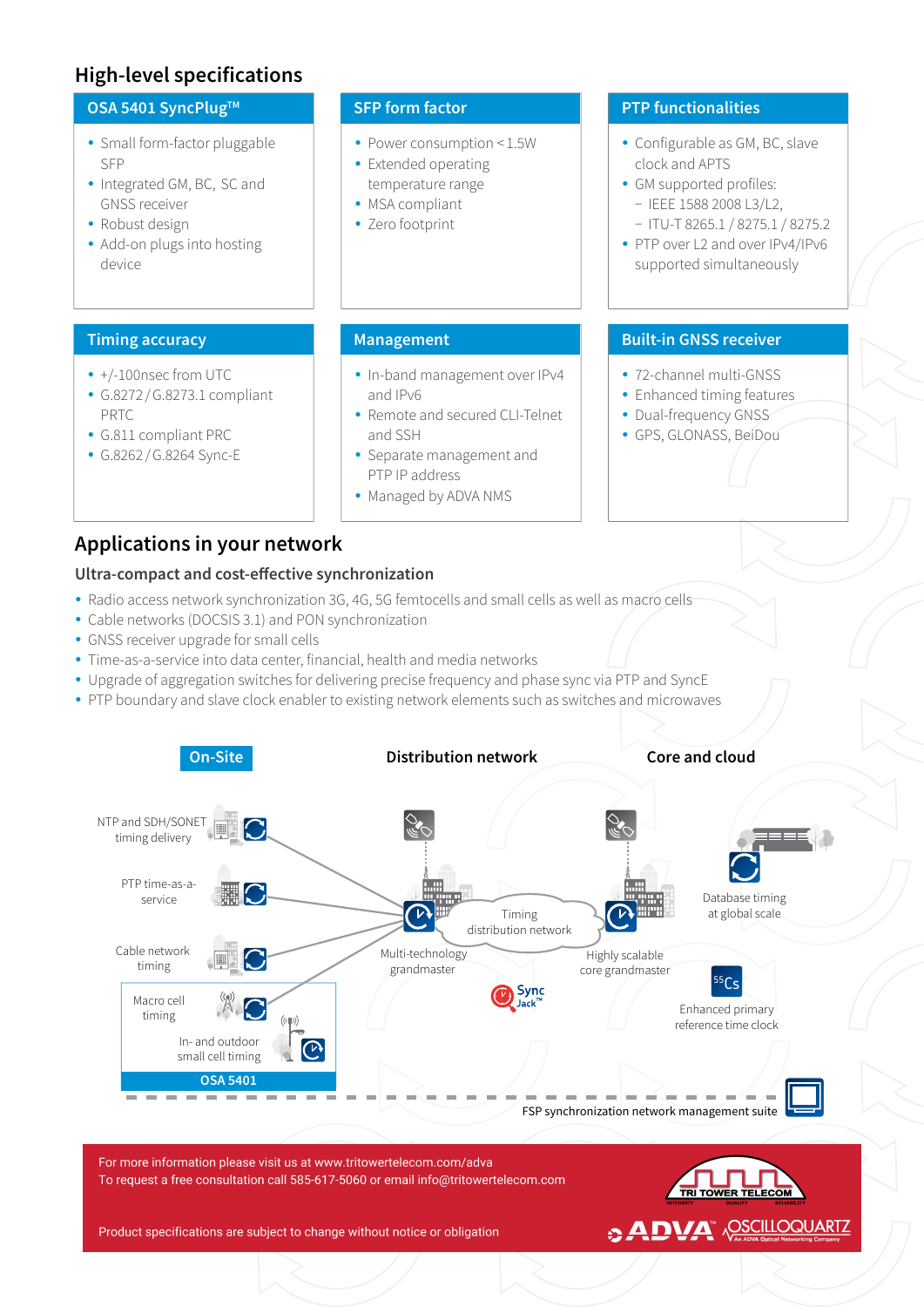# **Main applications**

- 1588v2 PTP grandmaster, boundary and slave clocks
- PTP to Sync-E and Sync-E to PTP conversion
- GNSS receiver operating as PRTC and PRC

# **PTP master modes of operation**

- ITU-T G.8265.1 & Telecom2008 frequency delivery profiles
- ITU-T G.8275.2 time/phase delivery profile
- ITU-T G.8275.1 time/phase delivery profile (full timing support)
- y IEEE1588v2 default PTP profiles over L3 (Annex D and E) and L2 (Annex F)
- PTP enterprise profile (mixed IP multicast and unicast)
- Designed to support power and broadcast profiles (HW ready)
- Grandmaster simultaneous support for multiple profiles

# **PTP Slave modes of operation**

- ITU-T G.8265.1 & Telecom2008 frequency delivery profiles
- ITU-T G.8275.2 time/phase delivery profile
- ITU-T G.8275.1 time/phase delivery profile (full timing support)
- y IEEE1588v2 default PTP profiles over L3 (Annex D) and L2 (Annex F)
- PTP enterprise profile (Mixed IP multicast and unicast)
- Designed to support power and broadcast profiles (HW ready)

# **PTP features**

- Up to 64 unicast slaves at 128pps
- Full featured IEEE 1588-2008 PTP grandmaster, boundary and slave clocks
- Assisted partial timing support (APTS) PTP input to backup GNSS outage over network with partial/no timing support
- 1-step clock
- Dedicated or common IP PTP interface
- VLAN (IEEE 802.1Q) or untagged
- Sync-E input to PTP output (frequency) conversion
- Conversion between PTP profiles
- Maintain PTP slaves list
- Fixed asymmetry compensation

# **Ethernet interface**

• SFP or combo SFP/SFP+ 1000Base-X (MSA compliant)

# **1PPS/CLK out**

- User configurable output: 1PPS/10MHz/2.048MHz
- RP-MMCX connector (50 ohms)

# **Synchronous Ethernet (Sync-E)**

- Compliant to the relevant sections of ITU-T G.8261/ G.8262 /G.8264
- Supported on ingress and egress
- G.811 compliant Sync-E primary reference clock (PRC) when locked to GNSS
- Ethernet synchronization message channel (ESMC)
- Sync-E input for time holdover during GNSS outage

# **GNSS receiver**

- 72-channel multi-GNSS engine
- Concurrent GNSS (dual frequency)
- Supports single satellite timing modes
	- − Survey fixed location
	- − Configurable fixed location
- Supports navigation mode
- Configurable satellites SNR and elevation masks
- y GPS/QZSS L1 C/A and GLONASS L10F, BeiDou B1
- Supported modes: GPS / GLONASS / BeiDou / GPS+ GLONASS/GPS+ BeiDou
- HW ready to support
	- − SBAS L1 C/A: WAAS, EGNOS, MSAS
- User configurable antenna cable delay compensation
- y Voltage to antenna +3.3VDC
- Antenna connector SMA-F (50 ohms)

# **Internal oscillator**

• OCXO Stratum 3E (20-55°C, ΔT=+/-20°C)

#### **Frequency accuracy**

• G.811 compliant PRC while locked to GNSS

#### **Time and phase accuracy**

- y G.8272 /G.8273.1 compliant PRTC (±100nsec from UTC, MTIE<100nsec) while locked to GNSS
- During GNSS outage: time holdover using a G.811 PRC/G.8272 PRTC Sync-E input
	- − Traceable to G.811 PRC: TimeError
	- <UTC +/-1μsec for 24 hrs
	- − Traceable to G.8272 PRTC: TimeError <UTC +/- 1μsec for 72 hrs

# **Indications**

• GNSS operation and general fault indication status LED

# **Syncjack™ monitoring and assurance tools**

- Clock Accuracy for up to two clock probes computing TE and TIE of physical clocks
- Calculation TE/TIE between physical source and reference signals
- Programmable source and reference signals including SyncE, GNSS, PTP recovered clock.
- TE/TIE raw data collection and export to server
- Clock Analysis for up to two PTP clock probes packet TE/TIE
- Calculation of packet TE/TIE between physical reference signal and timestamps within the PTP packets
- Programmable reference signals including SyncE and GNSS
- TE/TIE raw data collection and export to server